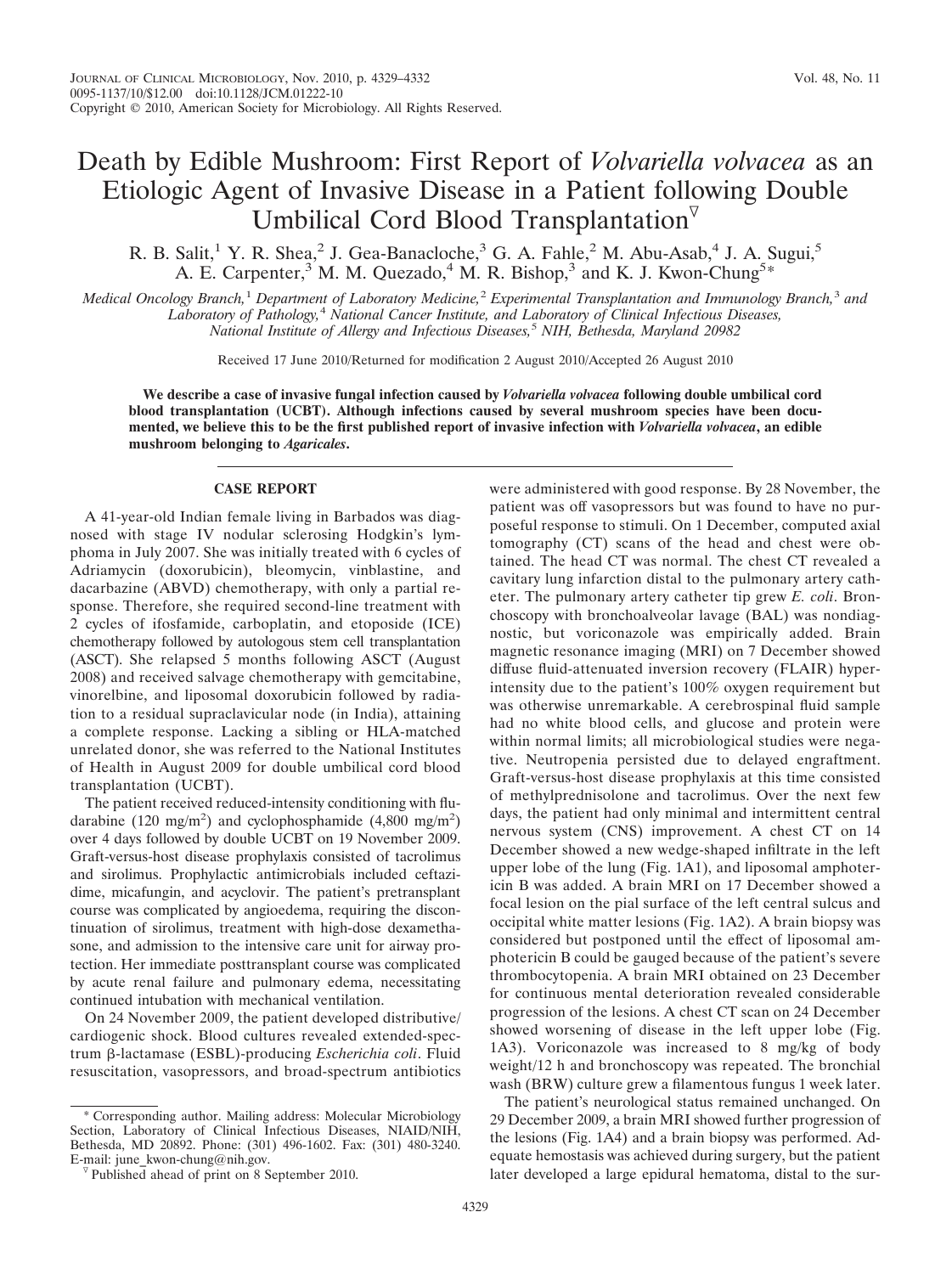

FIG. 1. Computed tomography (CT) of the chest and the magnetic resonance image (MRI) of the brain obtained on four different dates, and *V. volvacea* hyphae in the brain tissue. The CT chest scan on 14 December (A1), MRI brain scan on 17 December (A2), CT chest scan on 24 December (A3), and MRI brain scan on 29 December (A4) are shown. (B to D) The brain biopsy specimen stained with Fungi-Fluor (B and C) and GMS (D) revealed regularly septated, right-angle-branching hyphae (bars,  $10 \mu m$ ).

gical site, with severe midline shift, and died on 3 January 2010. Cultures of the brain biopsy grew abundant colonies of only one type of mold, identical to that isolated from the BRW on 24 December.

Microscopic examination of the brain tissue smear stained with Fungi-Fluor (Polysciences, Inc., Warrington, PA) revealed thin-walled, mostly right-angle-branching septate hyphae of 5 to 11  $\mu$ m in diameter (Fig. 1B and C). The hyphae also stained positively with Gomori methanamine silver (GMS) stain (Fig. 1D). Fungal isolates from the BRW and brain tissue were each subcultured on Sabouraud agar, potato dextrose agar, malt extract agar (Remel, Lenexa, KS), and alphacel yeast extract agar (6) and incubated at 30°C, 37°C (Fig. 2A), and 40°C. Growth was faster at 37°C and 40°C than at 30°C regardless of the agar medium. Colonies grown for a week on each agar medium were composed of nonsporulating aerial hyphae and substrate hyphae that produced oblong to globose thin walled chlamydospores singly or in chains (Fig. 2B). Upon continuous incubation at 37°C for longer than 2 weeks, the chlamydospores became large  $(10 \text{ to } 60 \mu \text{m} \text{ in } 10^{-10})$ diameter), globose, thick walled, and copper to brown in color (Fig. 2C). As the chlamydospores matured, the colonies turned light orange/gold in color (Fig. 2A). The ultrastructure of the hyphae showed typical dolipore septa with a perforated cap

(Fig. 2D, arrow), which is common among the species belonging to *Agaricales* (14). Since the chlamydospore and dolipore septa suggested that the fungus was a basidiomycete but was not definitive for species diagnosis, DNA was isolated from the fungal cultures recovered from the BRW and the brain biopsy specimen for molecular diagnosis. Fungal DNA was also isolated directly from proteinase K-digested brain tissue (25 mg) using the NucliSens easyMAG automated extraction system (bioMerieux, Marcy l'Etoil, France). The internal transcribed spacer (ITS) region of ribosomal DNA (rDNA) (ITS1, 5.8S rRNA, ITS2) was amplified by PCR using the two oligonucleotide fungal rDNA primer pairs ITS1 (5-TCCGTAGGTGA ACCTGCGG-3) and ITS4 (5-TCCTCCGCTTATTGATAT GC-3) (16). The sequence of the resulting amplicons was analyzed using the Lasergene software (DNASTAR). Final sequences obtained with each primer set were blasted against the GenBank database (www.ncbi.nlm.nih.gov/BLAST) and realigned relative to best-matched sequences (>90% query coverage and 96% identity) by using MegAlign (DNASTAR) with neighbor-joining analysis. Three sequences, one each from an isolate of the BRW and of the brain biopsy and one directly from the brain tissue, demonstrated 100% homology to each other and 99.8% homology to all three ITS sequences (accession numbers FJ379274, FJ545242, and FJ545239) of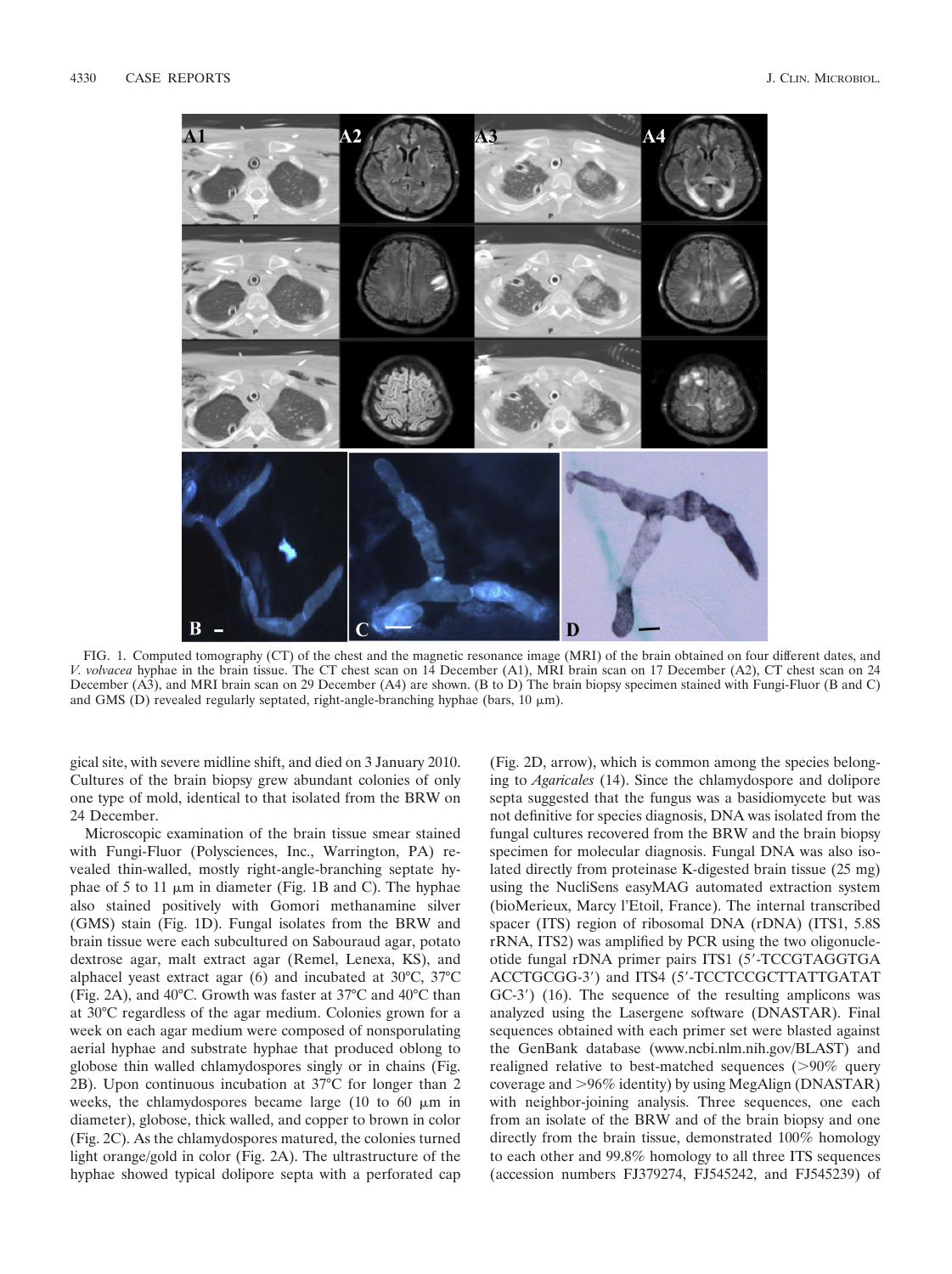

FIG. 2. Morphology of *V. volvacea* grown in laboratory and in nature. (A) Four-week-old colonies grown on alphacel yeast extract agar (left) and malt extract agar (right) at 37°C. (B) Hyphae (no clamp connections) and chlamydospores formed either singly or in chains within a colony grown on malt extract agar for 1 week at 37°C. Cotton blue stained (bar, 10  $\mu$ m). (C) Mature, globose, thick-walled chlamydospores copper or brown in color in a 4-week-old culture of the brain biopsy isolate grown on alphacel agar (bar, 60  $\mu$ m). (D) Electron micrograph showing dolipore septa with a perforated cap (white arrow) in hyphae of the brain biopsy isolate grown on malt extract agar for 3 days at 37°C (bar, 500 nm). (E) *V. volvacea* grown in nature (reproduced from BioIdea with permission from Jiankang Jin).

*Volvariella volvacea* (Fig. 2E) in GenBank. A phylogenetic tree constructed on the basis of ITS sequences of *V. volvacea* strains in the GenBank database and those of the patient isolates is shown in Fig. 3.

Antifungal susceptibility of the patient's isolate (NIH1001) was tested using approved standard M38-A2 of the Clinical and Laboratory Standards Institute (CLSI) broth dilution method (3) at Fungus Testing Laboratory, San Antonio, TX. The test results were reported as MICs (University of Texas Health Science Center [UTHSC] accession numbers 10-91 and 10-92) of amphotericin B (0.5  $\mu$ g/ml), caspofungin (>8.0  $\mu$ g/ ml), fluconazole ( $>64 \mu g/ml$ ), flucytosine ( $>64 \mu g/ml$ ), itraconazole  $(0.5 \text{ }\mu\text{g/ml})$ , posaconazole  $(2 \text{ }\mu\text{g/ml})$ , terbinafine (0.125  $\mu$ g/ml), and voriconazole (2  $\mu$ g/ml). Other than the MICs for amphotericin B and caspofungin, NIH1001 appeared to be significantly more resistant to antifungals compared to the other filamentous basidiomycetes species (4, 5). No information on the susceptibility of filamentous basidiomycetes against echinocandins is available to compare with that of NIH1001. However, the caspofungin MIC of  $>8.0 \mu$ g/ml for NIH1001 is significantly higher than that reported for ascomycetous fungi, such as *Aspergillus* or *Candida* species (4). Since no other strains of *V. volvacea* are currently available for the comparison of antifungal susceptibility with NIH1001, it is not known whether *V. volvacea* is innately resistant to most antifungals or whether NIH1001 is an unusual mutant. However, it is unlikely to explain how the strain could harbor mutations in several genes conferring resistance to multiple drugs that employ different mechanisms. It should be noted that the clinical relevance of testing antifungal susceptibility in mold infection remains unclear, and breakpoints with proven relevance have yet to be identified or approved by CLSI or any other regulatory agency.

Immune recovery following UCBT is appreciably slower than conventional graft allogeneic transplantation, leading to higher posttransplant infection rates  $(7, 10, 13)$ . Although im-



FIG. 3. Phylogenetic tree constructed on the basis of ITS sequences from three environmental strains of *V. volvacea* in GenBank (accession numbers FJ379274, FJ545239, and FJ545242) as well as an isolate from the brain (BX cult), an isolate from the bronchial wash (BW cult), and fungal DNA isolated from the brain tissue (BX DNA) using the neighbor-joining method. Bootstrap analysis with 1,000 replications was performed to establish the tree's robustness. The tree was rooted with a clinical isolate of *Inonotus tropicalis* UTHSC 02–617 (GenBank accession number AY641432) (12).